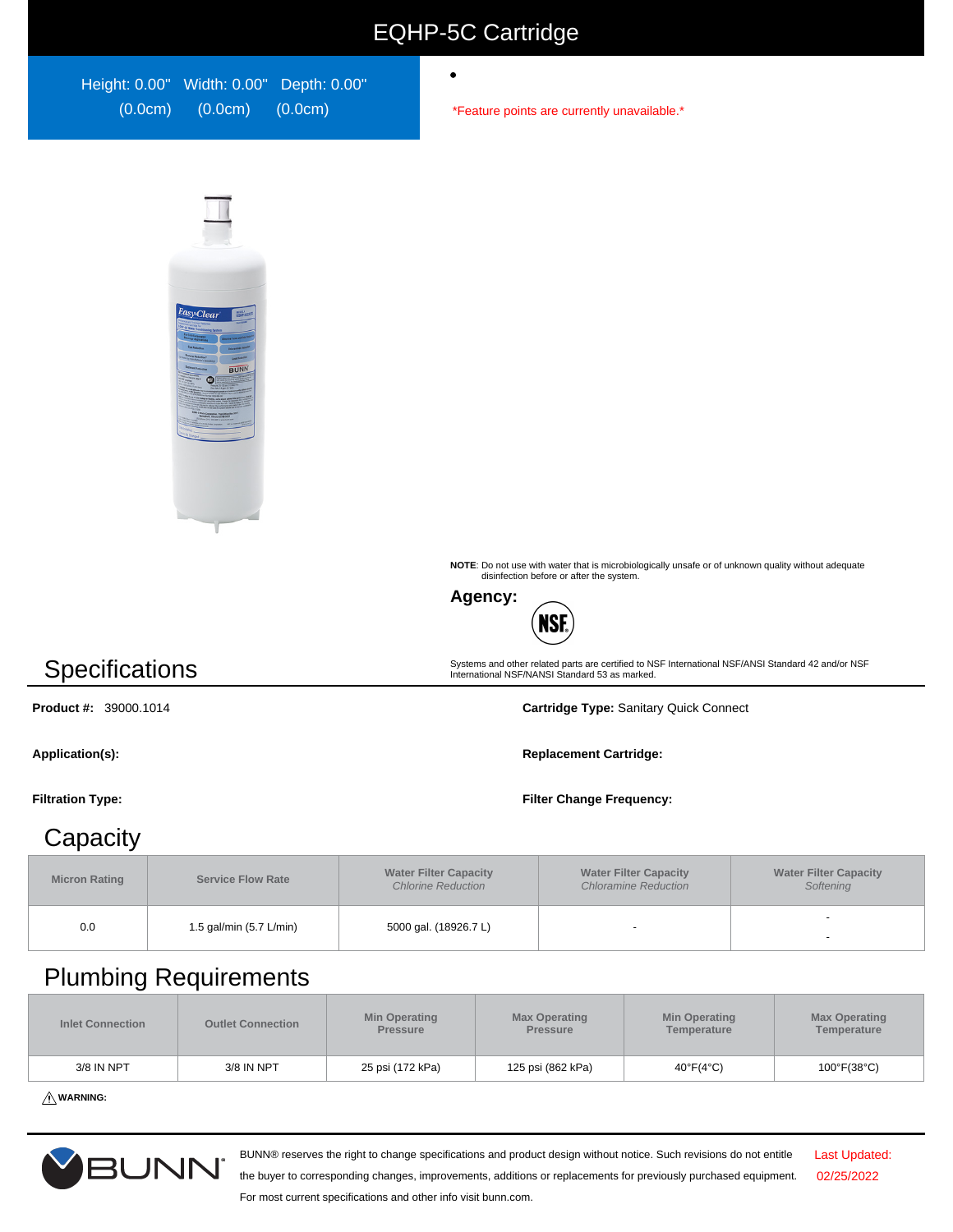

| <b>Dimensions of Filter System</b><br>(filter head with filter cartridge) |        | <b>Installed Dimensions</b><br>(Installation with wall mounting) |       |        | <b>Cartridge Dimensions</b><br>(filter cartridge only) |                          |        |                          |       |
|---------------------------------------------------------------------------|--------|------------------------------------------------------------------|-------|--------|--------------------------------------------------------|--------------------------|--------|--------------------------|-------|
|                                                                           | Height | Width                                                            | Depth | Height | Width                                                  | <b>Depth</b>             | Height | Width                    | Depth |
| English                                                                   | $\sim$ |                                                                  |       |        |                                                        | $\overline{\phantom{0}}$ |        | $\overline{\phantom{0}}$ |       |
| <b>Metric</b>                                                             |        |                                                                  |       |        |                                                        |                          |        |                          |       |

| Weight        |           |           | <b>Shipping</b> |                          |                          |           |        |
|---------------|-----------|-----------|-----------------|--------------------------|--------------------------|-----------|--------|
|               | Dry       | Wet       | Height          | Width                    | <b>Depth</b>             | Weight    | Volume |
| English       | $0.0$ lbs | $0.0$ lbs | $\qquad \qquad$ | $\overline{\phantom{a}}$ | $\overline{\phantom{a}}$ | 2.750 lbs |        |
| <b>Metric</b> | $\sim$    | $\sim$    | $\blacksquare$  | $\overline{\phantom{a}}$ | $\overline{\phantom{a}}$ | 1.247 kgs | ٠      |

**WARRANTY:** BUNN High Performance Water Filtration Solutions Systems by BUNN® (excluding water filters and water treatment replacement cartridges) are covered by a limited warranty against defects in material and workmanship for a period of five years after date of purchase, under normal use and service, and when installed in accordance with<br>manufacturer's recommendations outlined in the fil See printed warranty for full details. BUNN will provide a copy of the warranty upon request.



BUNN® reserves the right to change specifications and product design without notice. Such revisions do not entitle

Last Updated: 02/25/2022

For most current specifications and other info visit bunn.com.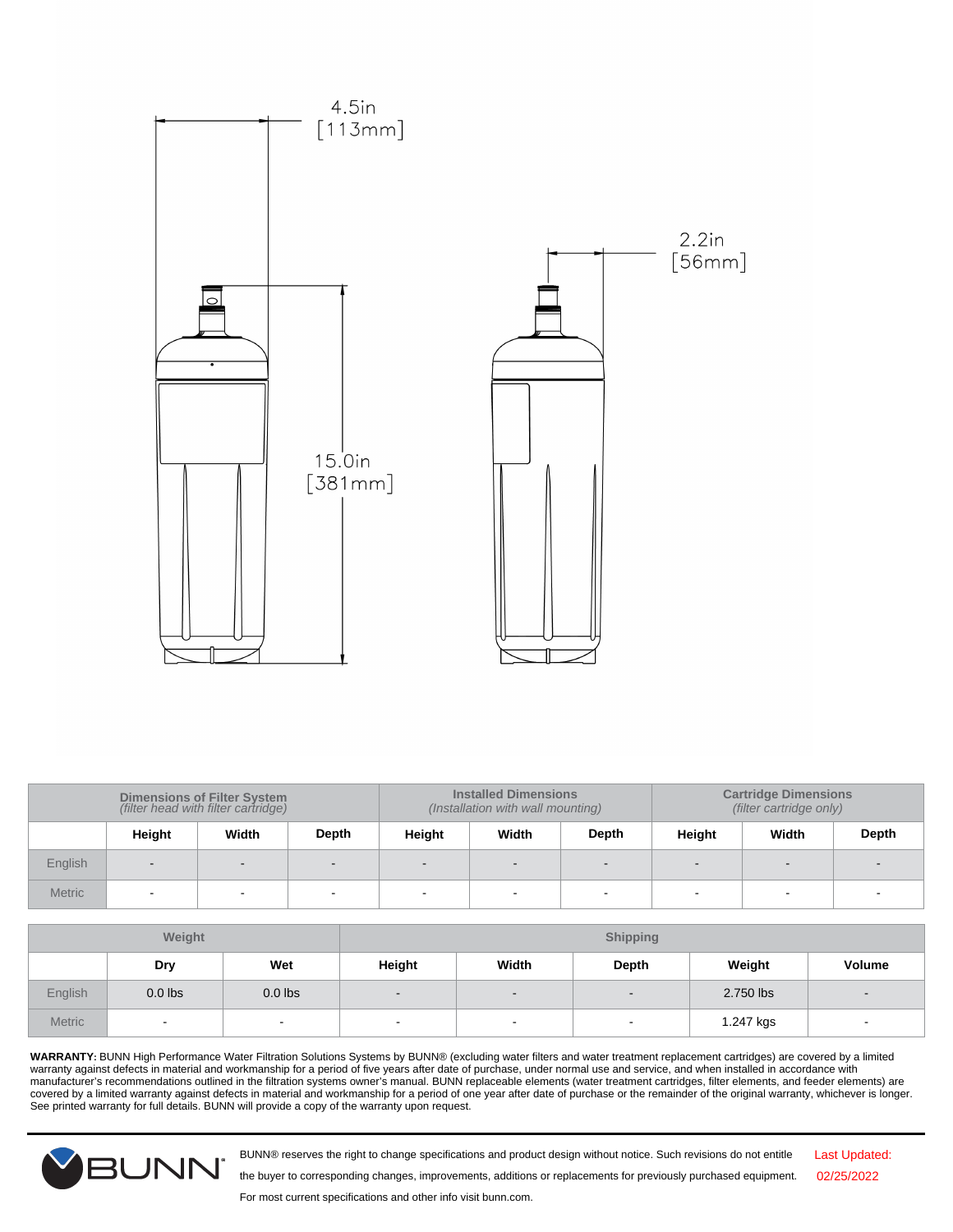# Related Products & Accessories:EQHP-5C Cartridge(39000.1014)





BUNN® reserves the right to change specifications and product design without notice. Such revisions do not entitle the buyer to corresponding changes, improvements, additions or replacements for previously purchased equipment. For most current specifications and other info visit bunn.com. Last Updated: 02/25/2022